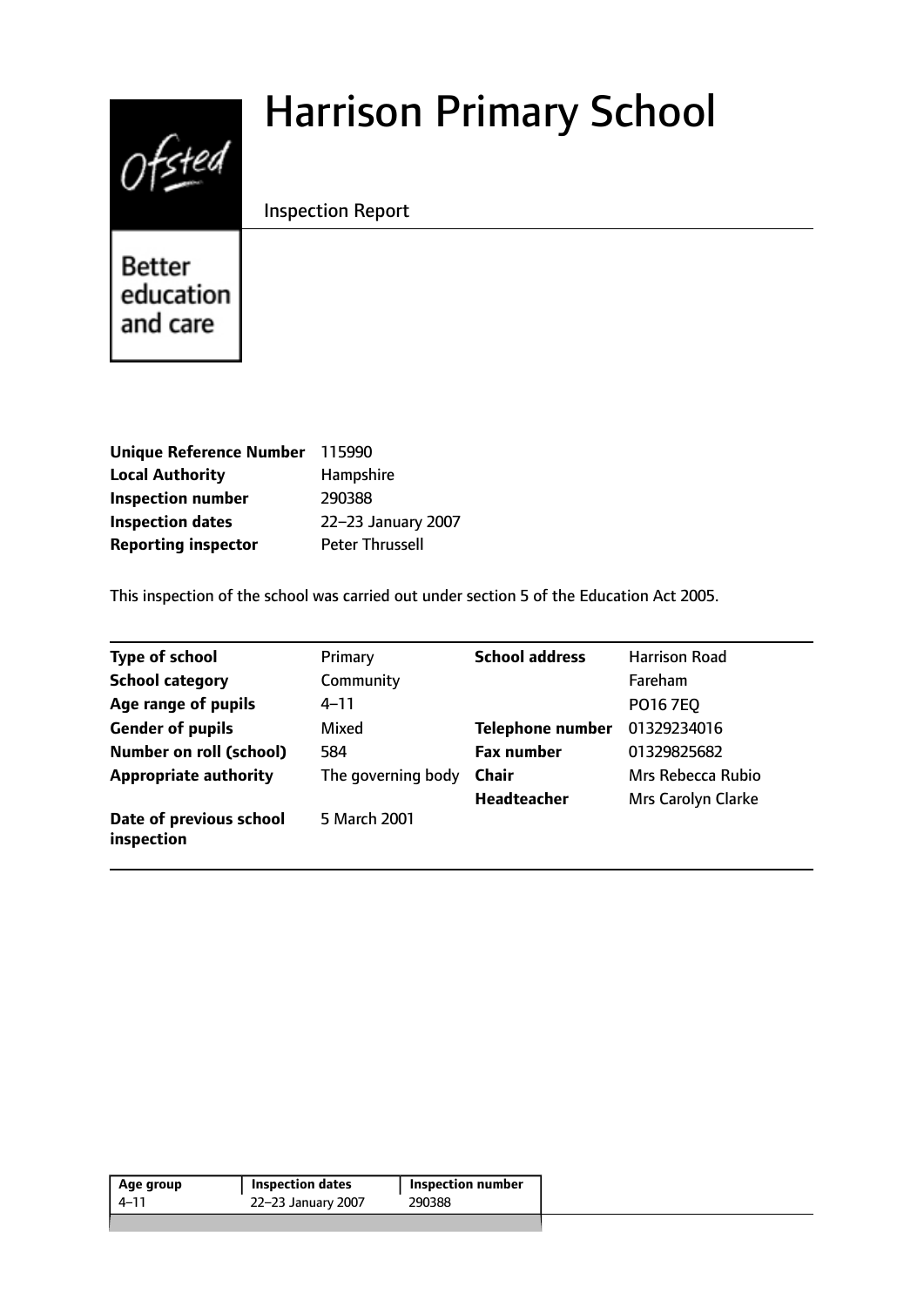© Crown copyright 2007

Website: www.ofsted.gov.uk

This document may be reproduced in whole or in part for non-commercial educational purposes, provided that the information quoted is reproduced without adaptation and the source and date of publication are stated.

Further copies of this report are obtainable from the school. Under the Education Act 2005, the school must provide a copy of this report free of charge to certain categories of people. A charge not exceeding the full cost of reproduction may be made for any other copies supplied.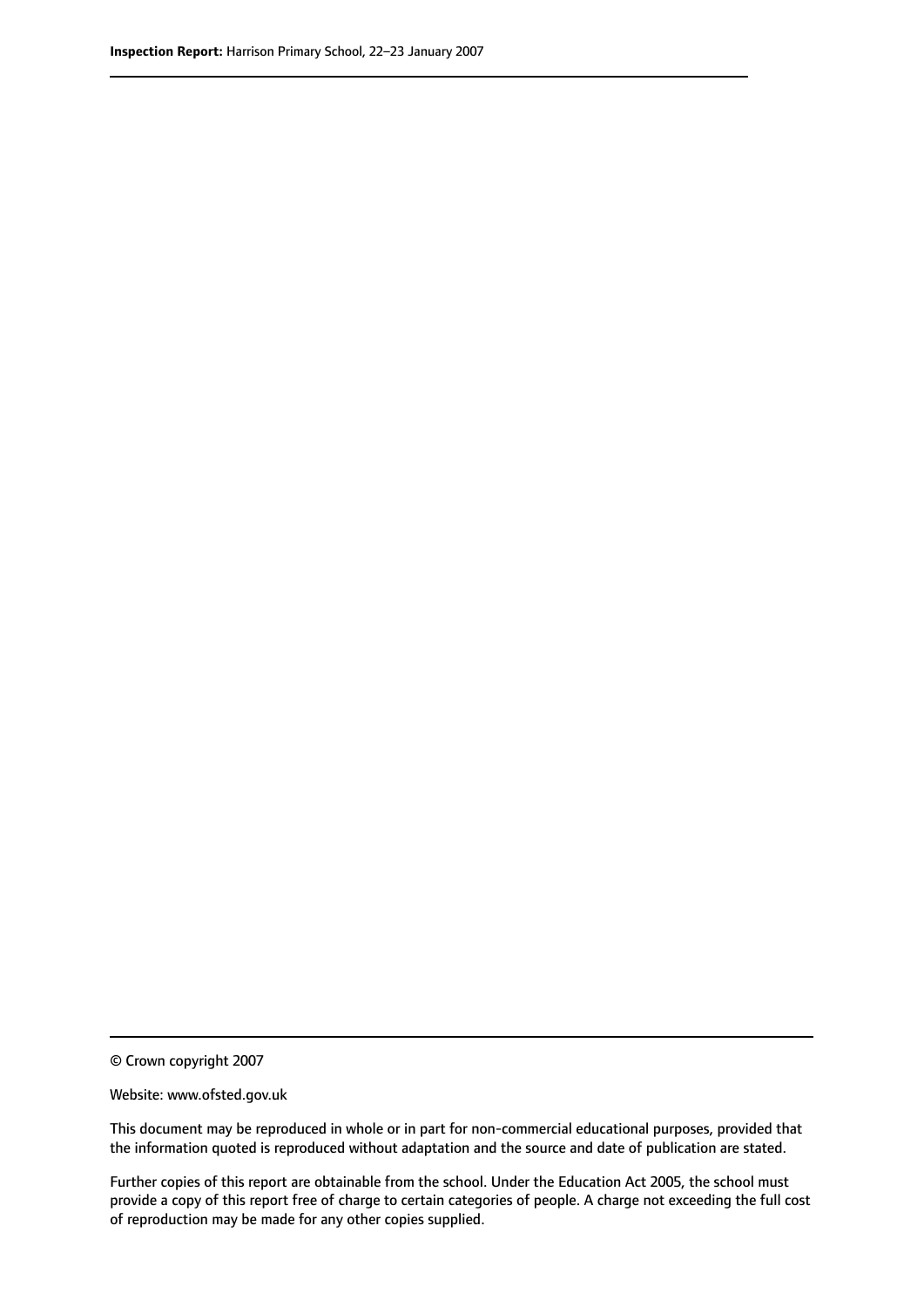## **Introduction**

The inspection was carried out by three Additional Inspectors.

## **Description of the school**

Harrison is a very large three form entry primary school. It serves an advantaged area with few pupils known to be eligible for free school meals. The majority of pupils are of British White heritage. The proportion with learning difficulties or disabilities is just above average.

## **Key for inspection grades**

| Outstanding  |
|--------------|
| Good         |
| Satisfactory |
| Inadequate   |
|              |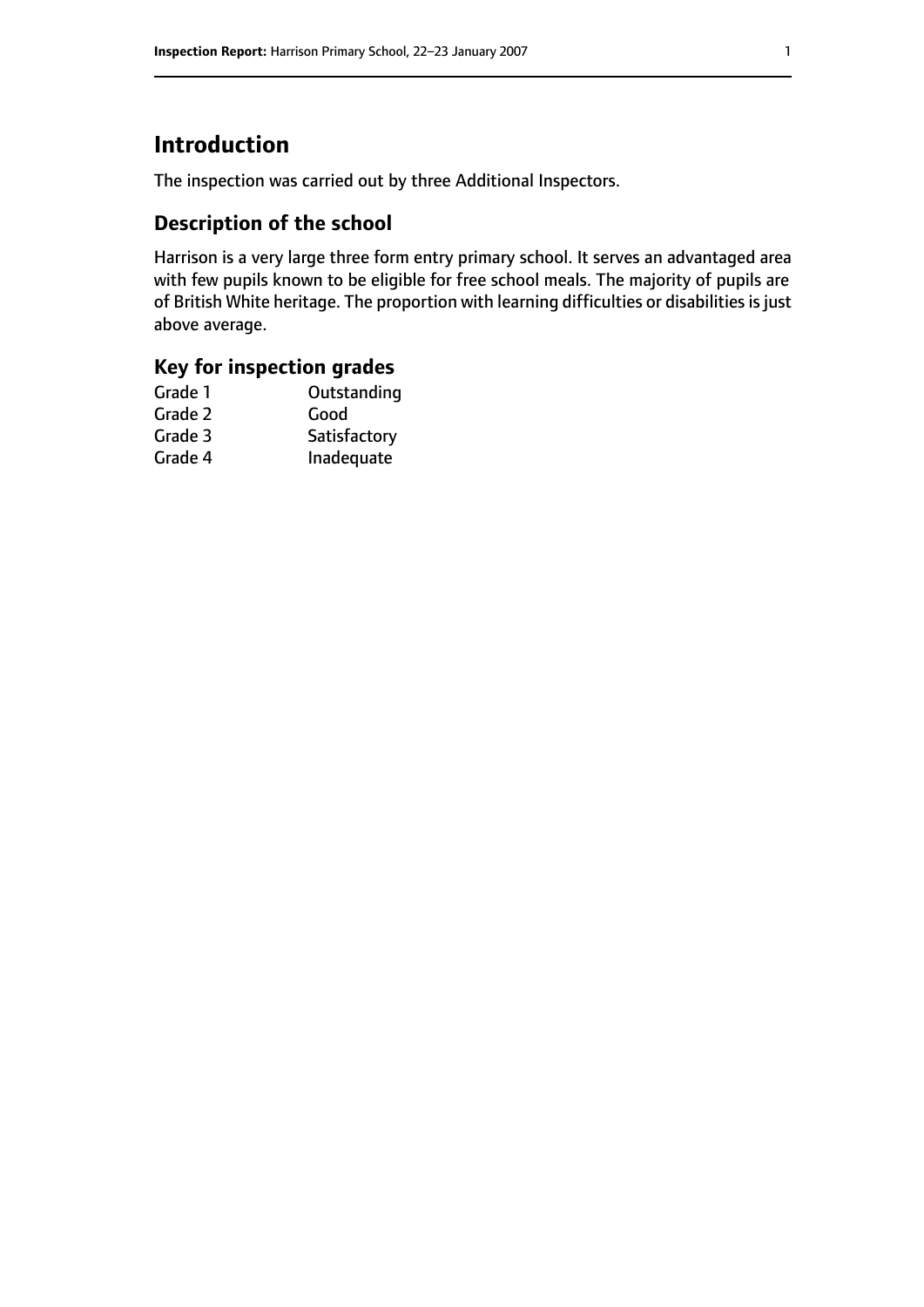## **Overall effectiveness of the school**

#### **Grade: 2**

Harrison Primary School provides a good standard of education for its pupils. The headteacher, ably assisted by her deputy and a strong leadership team, provides good leadership and management. This ensures that pupils make good progress both in their personal development and academic learning. Good care, which draws on the close links established with parents and other agencies, ensures that particular difficulties met by pupils are identified and supported effectively. One parent commented, 'The school is progressing children well both academically and socially'.

Before starting in the Foundation Stage, children become acquainted with the staff and surroundings by spending time in school and through home visits. They are, therefore, keen to start school and settle very quickly. Well planned and balanced provision includes good opportunities for personal and social development. This encourages children to develop good patterns of behaviour. They become confident and independent in their approach to school and, therefore, make good progress in their learning. Throughout the school, pupils are well known individually by staff. One commented, 'Staff like us; they always smile and help us when we have a problem'. Pupils enjoy school, particularly the trips and practical lessons. They readily take on responsibilities such as peer mentors. The school council is proud that its suggestions for recycling have been taken on board. Pupils are keen to adopt healthy lifestyles, thinking carefully about what they have for their snacks and packed lunches. These personal qualities fully contribute to the good progress pupils make throughout the school and the above average standards they reach.

Improvements in the procedures for monitoring progress are now helping to ensure that pupils, including those with learning difficulties or disabilities (LDD), achieve well. The progress of more able pupils was not being monitored effectively and consequently some of these pupils did achieve to their full potential. Their progress, along with that of other pupils, is now carefully tracked. Where pupils are not making the expected progress, additional support is provided to help keep them on track. The school has taken action to raise the achievement, particularly of more able pupils, and this is starting to be effective. Teachers are now generally making good use of this assessment information to plan what pupils need to learn next, so that all continue to be challenged in their learning. Well targeted teaching in Year 6 is helping to ensure that these pupils, especially the more able, make up ground lost in earlier years and achieve well. Although the overall quality of teaching is good, there remain some variations within this. In a few lessons, teachers do not have high enough expectations of general behaviour, concentration and noise levels. This reduces the pace of learning.

Overall, there has been good improvement since the last inspection and this shows that there is good capacity to improve.

#### **What the school should do to improve further**

• Implement fully the plans to raise achievement and standards, particularly of more able pupils, to ensure their success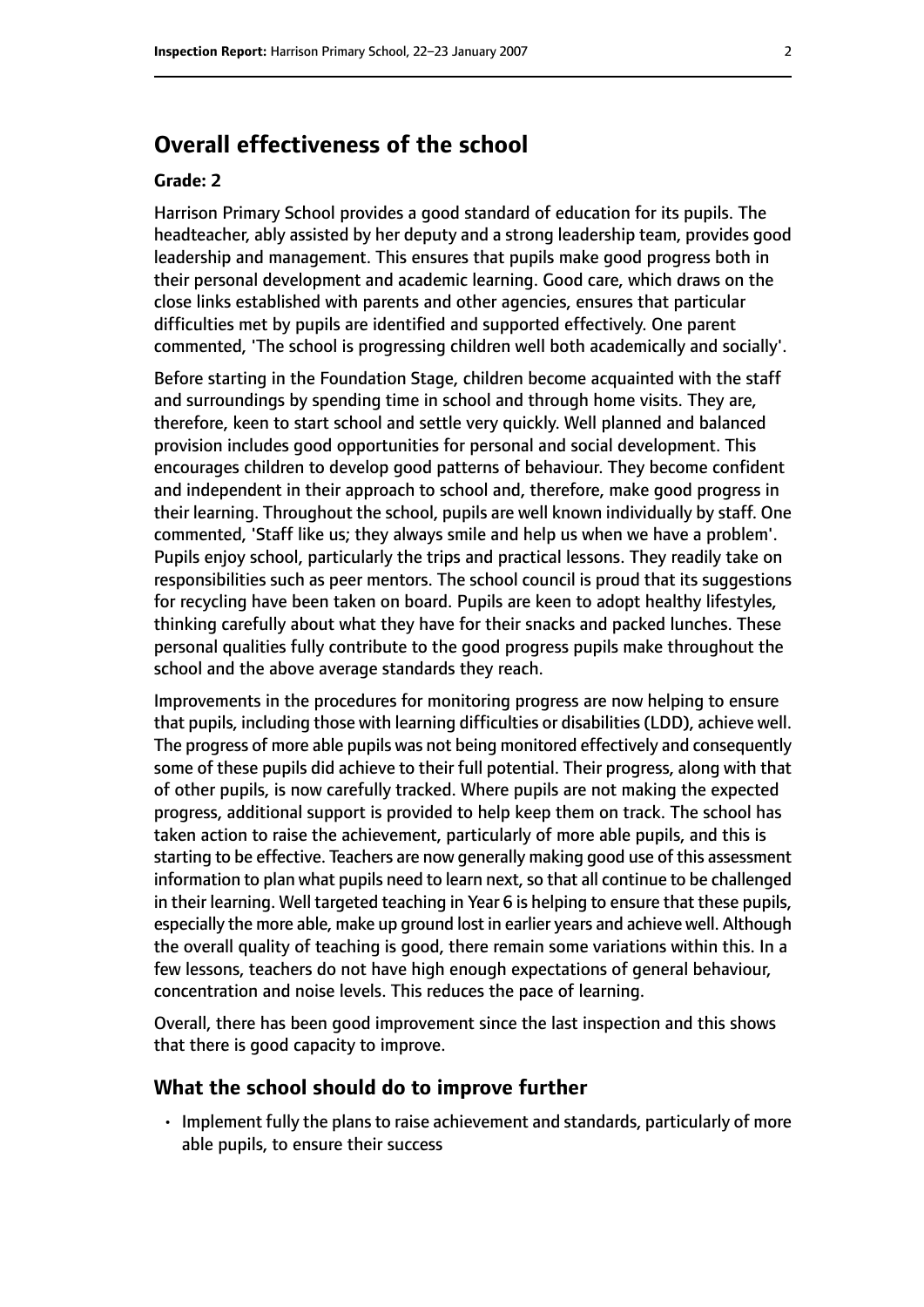• Reduce the remaining inconsistencies within teaching

## **Achievement and standards**

#### **Grade: 2**

Standards overall are above average and achievement is good. Children generally enter the school with an average level of skills, but in some years this is lower. They make good progress in the Foundation Stage, helped by the recently improved provision, which is already being reflected in the rising standards in Year 1. Throughout the school pupils generally make good progress in relation to their attainment on entry, reaching broadly average standards by the end of Year 2, and above average standards by Year 6. Overall attainment at Year 6 of more able pupils has not been high enough in English, mathematics and science. Good assessment procedures are now helping the school to carefully monitor progress and set challenging targets for this and other groups to aim for. The latest assessments indicate that in the current Year 6, and throughout the school, the progress of more able pupils is starting to improve due to better planning and provision. A whole school focus on speaking and listening has encouraged pupils to discuss and develop their ideas and vocabulary in order to improve their writing. It has also encouraged pupils to develop their understanding of mathematics by explaining their thinking. More time is now given to extended writing in Years 5 and 6. Guidelines are now being used in science to help pupils understand and record the different stages of their investigations.

## **Personal development and well-being**

#### **Grade: 2**

Personal development and well-being, including spiritual, moral, social and cultural development, are good. There are many opportunities for pupils to take on responsibility and for charity fund raising, enabling them to make a considerable contribution to the school and wider community. Pupils have a high awareness of their own and others' rights, including strong feelings against bullying. The school's strong emphasis on caring contributes well to their good awareness of personal safety. Pupils are confident in approaching staff if they have a problem. They have a good understanding of cultural diversity, helped by the school's intercultural studies week. Pupils behave well and say they greatly enjoy school. This is reflected in their good rates of attendance. As one pupil said, 'We like school because staff are really friendly and happy and they like us'. Most pupils have a good commitment to healthy lifestyles. A large majority supports the school's clear guidelines for healthy eating and make full use of the opportunities to be physically active in physical education lessons, breaktimes and the different sports clubs. Pupils have a good grasp of basic skills and work cooperatively, preparing them well for their later life and learning.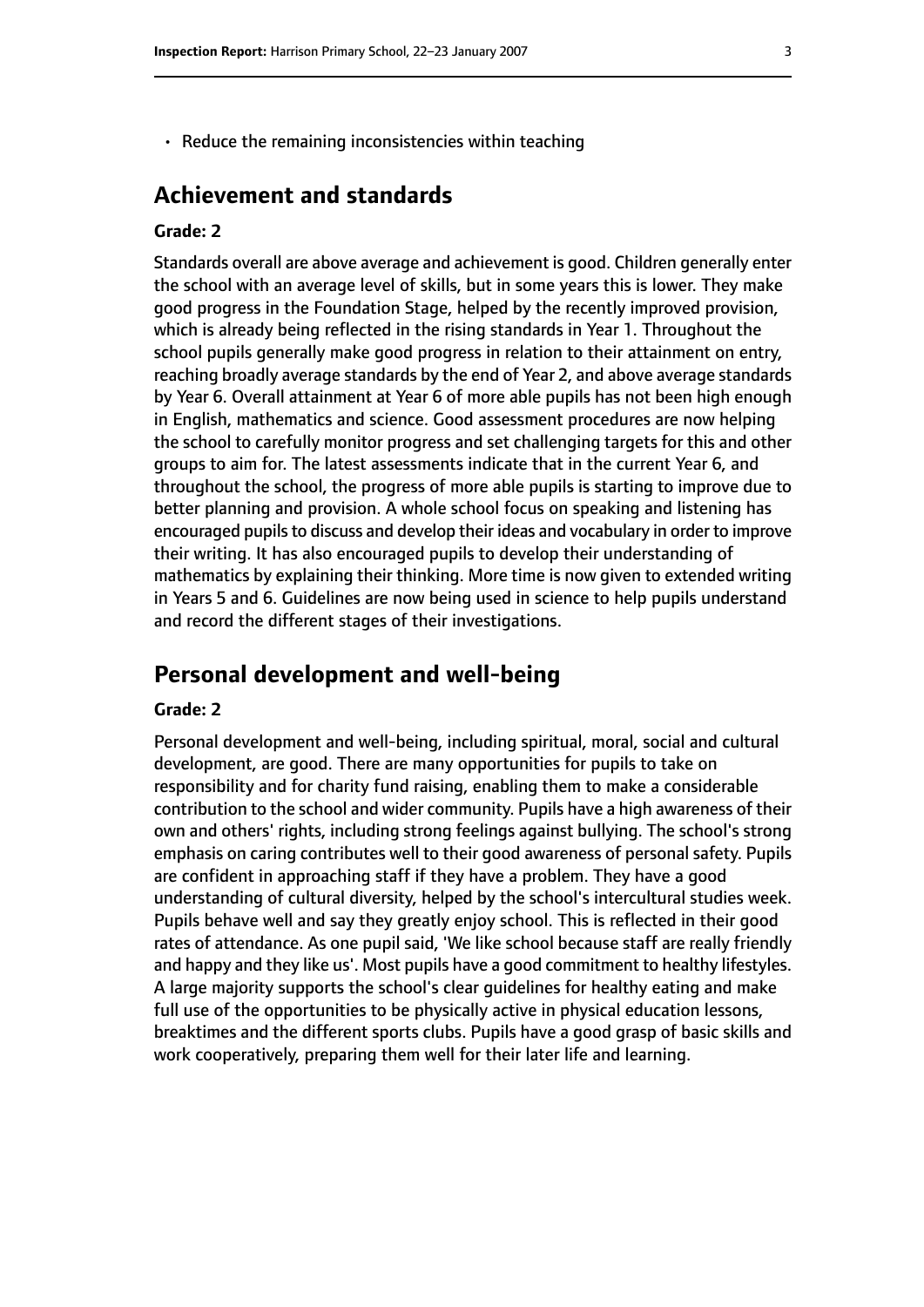## **Quality of provision**

#### **Teaching and learning**

#### **Grade: 2**

Teaching and learning are good. Teachers make clear to the pupils what they are expected to learn, and plan varied, well matched tasks that engage and motivate them. They are taking care this year to provide a good level of challenge for more able pupils. Most keep up a brisk pace that keeps pupils on their toes and interested. As a result, they concentrate and learn well and generally enjoy their lessons. Teachers plan and work closely with the skilled teaching assistants, enabling them to provide effective support. They use paired discussions well to help pupils express and extend their ideas and to involve them fully in lessons. Teachers use a good range of assessment information effectively to adjust what they teach. Although they make very good use of individual targets throughout lessons to guide pupils in their learning, they make few comments in marking on precisely what pupils should do to improve their work.

#### **Curriculum and other activities**

#### **Grade: 2**

The curriculum is good. Following a full review, it has been modified to enhance creativity and relevance, promote stronger links between subjects, and ensure that the learning needs of all pupils are being met. These changes have yet to be fully evaluated in relation to achievement and standards, particularly of more able pupils. However, pupils' behaviour and attitudes to learning have improved as a result of them. The curriculum is enriched well by a good range of visits, visitors, special events and clubs, which add interest and enjoyment for pupils. Visits to places such as Fishbourne Roman Villa and HMS Victory provide valuable first-hand learning experiences. Visits from the police and health workers make a good contribution to pupils' personal development. A high proportion of pupils take advantage of the different clubs on offer, such as sports, music and computer clubs, to extend their learning and interest. Good links with other schools help to enrich the provision for sport, science, music, mathematics and ICT. The school has introduced French for pupils in Year 3.

#### **Care, guidance and support**

#### **Grade: 2**

Care, support and guidance are good. The school has a strong culture of care, where the measures to safeguard pupils' well being are fully established. Procedures for vetting adults in school are thorough and comply with the latest guidance. Teachers' use of individual targets provides particularly good guidance for pupils. Pupils have a good understanding of how these targets help them to improve their work. Pupils with LDD receive especially good care and guidance, managed by a very well qualified and experienced staff member. The support and guidance for more able pupils is, rightly, being enhanced. As a result, these pupils are starting to make better progress.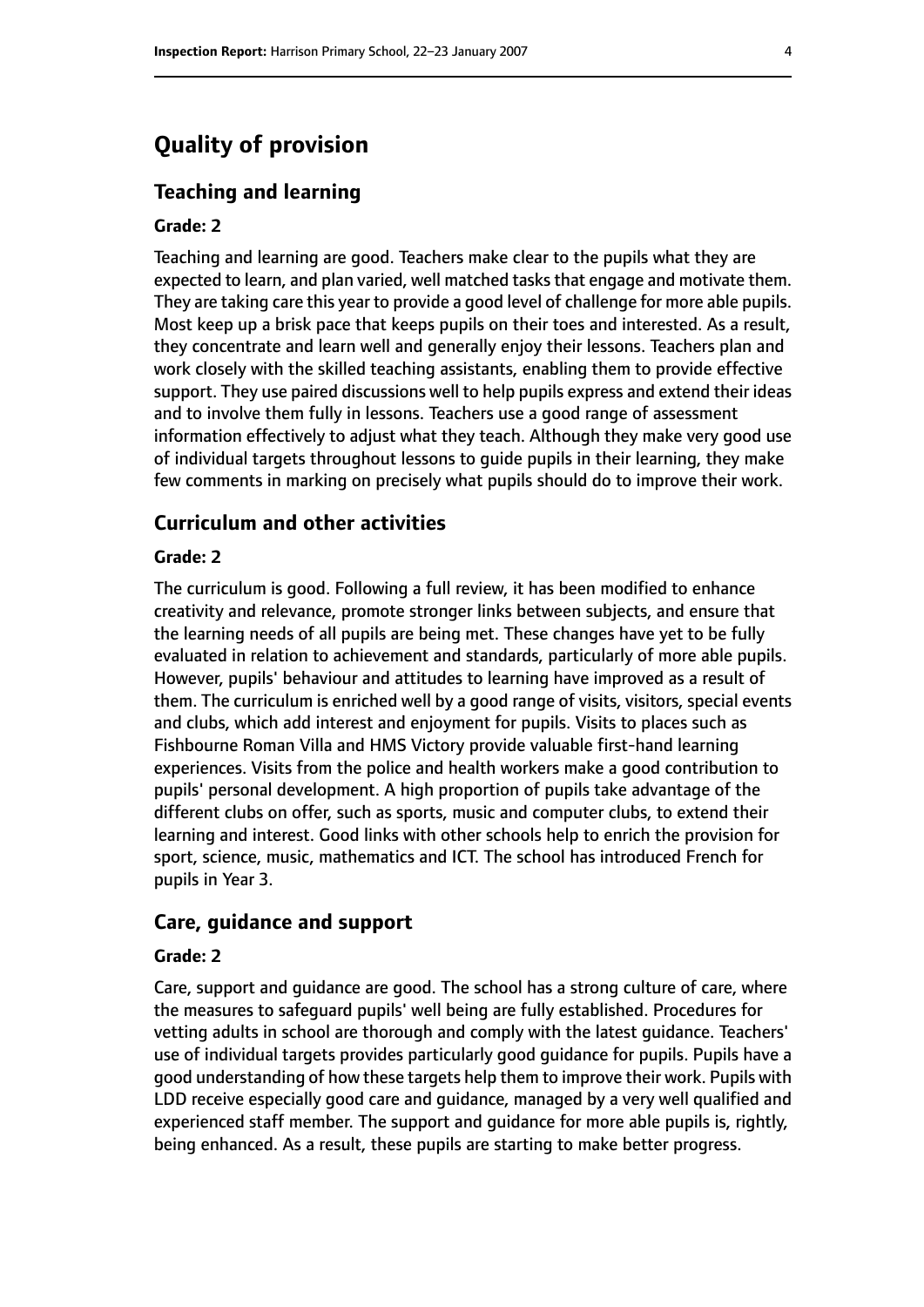## **Leadership and management**

#### **Grade: 2**

Leadership and management are good. The headteacher has a clear sense of direction that is fully focused on improving all areas of pupils' learning and development. She has built an enthusiastic, hardworking staff team, keen to contribute to this through a strong emphasis on staff development, supportive teamwork and shared responsibility. This is reflected in good improvements since the last inspection. A good example of this is the introduction two years ago of a much more rigorous system for tracking progress and setting targets, which teachers are using well to increase pupils' rate of learning. It has helped the school to identify the need to extend more able pupils more effectively and to begin to address this through additional provision this year.

An accurate process of self-evaluation takes appropriate account of the views of staff, governors, parents and pupils. It is underpinned by comprehensive monitoring and evaluation. Subject leaders make a significant contribution to the development of their subjects through their monitoring of teaching, learning and pupils' progress, and by providing training for colleagues. Governors are well involved in the life and work of the school and have a good understanding of its performance.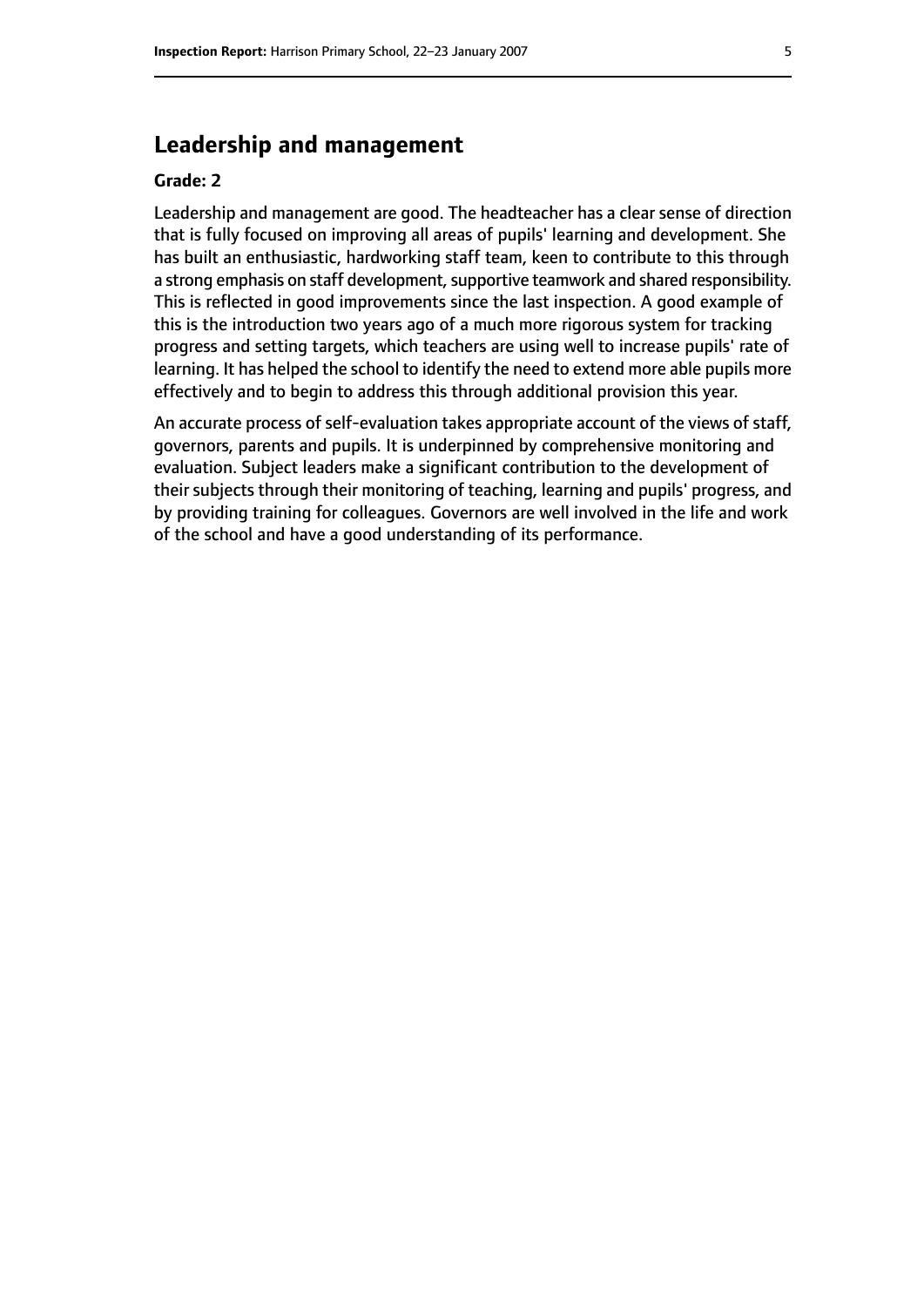**Any complaints about the inspection or the report should be made following the procedures set out inthe guidance 'Complaints about school inspection', whichis available from Ofsted's website: www.ofsted.gov.uk.**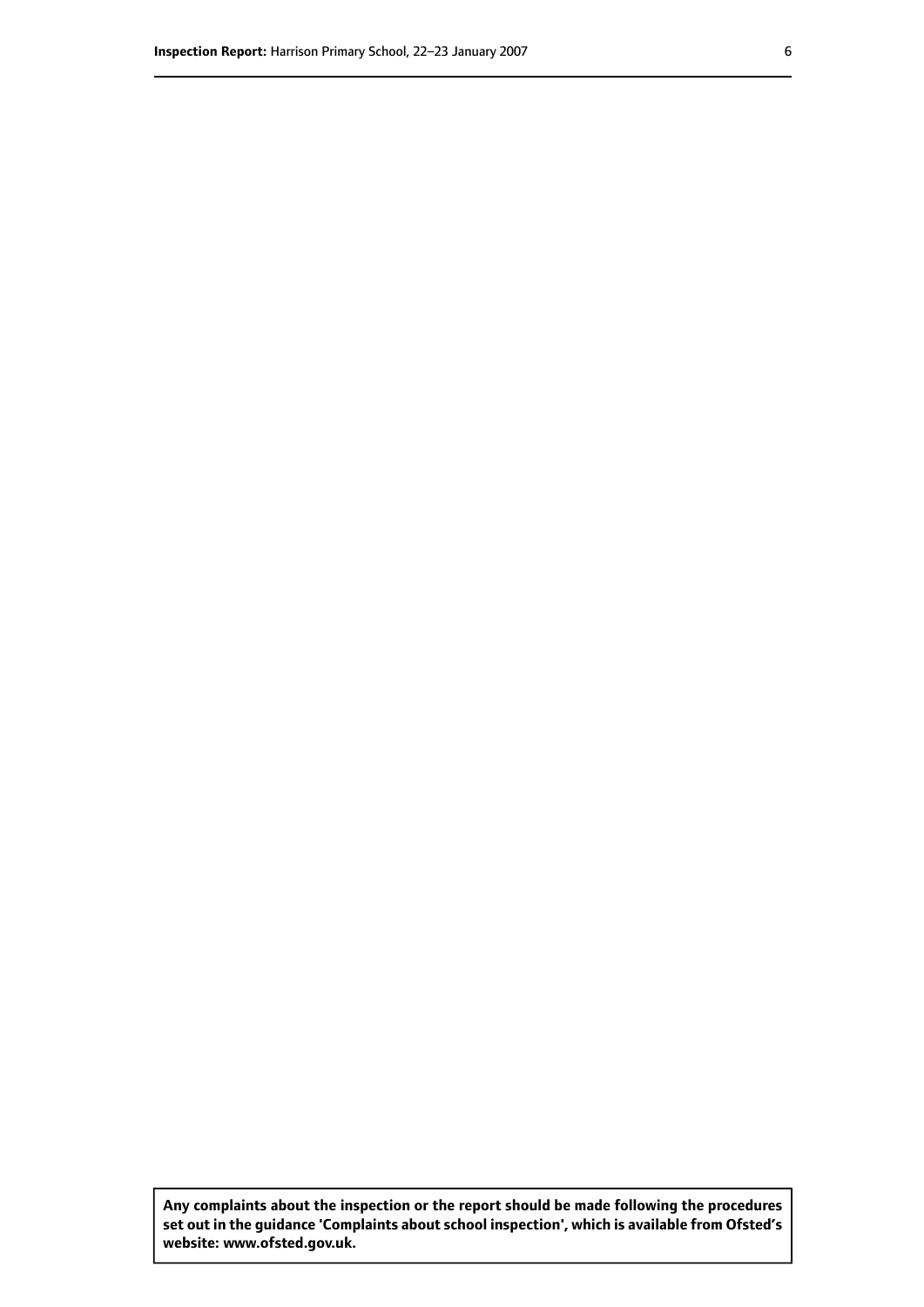# **Inspection judgements**

| $\vert$ Key to judgements: grade 1 is outstanding, grade 2 good, grade 3 satisfactory, and grade 4 | School         |
|----------------------------------------------------------------------------------------------------|----------------|
| inadeauate                                                                                         | <b>Overall</b> |

# **Overall effectiveness**

| How effective, efficient and inclusive is the provision of education, integrated<br>care and any extended services in meeting the needs of learners? |     |
|------------------------------------------------------------------------------------------------------------------------------------------------------|-----|
| How well does the school work in partnership with others to promote learners'<br>well-being?                                                         |     |
| The quality and standards in the Foundation Stage                                                                                                    |     |
| The effectiveness of the school's self-evaluation                                                                                                    |     |
| The capacity to make any necessary improvements                                                                                                      |     |
| Effective steps have been taken to promote improvement since the last<br>inspection                                                                  | Yes |

## **Achievement and standards**

| How well do learners achieve?                                                                               |  |
|-------------------------------------------------------------------------------------------------------------|--|
| The standards <sup>1</sup> reached by learners                                                              |  |
| How well learners make progress, taking account of any significant variations between<br>groups of learners |  |
| How well learners with learning difficulties and disabilities make progress                                 |  |

## **Personal development and well-being**

| How good is the overall personal development and well-being of the<br>learners?                                  |  |
|------------------------------------------------------------------------------------------------------------------|--|
| The extent of learners' spiritual, moral, social and cultural development                                        |  |
| The behaviour of learners                                                                                        |  |
| The attendance of learners                                                                                       |  |
| How well learners enjoy their education                                                                          |  |
| The extent to which learners adopt safe practices                                                                |  |
| The extent to which learners adopt healthy lifestyles                                                            |  |
| The extent to which learners make a positive contribution to the community                                       |  |
| How well learners develop workplace and other skills that will contribute to<br>their future economic well-being |  |

## **The quality of provision**

| How effective are teaching and learning in meeting the full range of the<br>  learners' needs?                      |  |
|---------------------------------------------------------------------------------------------------------------------|--|
| $\mid$ How well do the curriculum and other activities meet the range of needs<br>$\mid$ and interests of learners? |  |
| How well are learners cared for, guided and supported?                                                              |  |

 $^1$  Grade 1 - Exceptionally and consistently high; Grade 2 - Generally above average with none significantly below average; Grade 3 - Broadly average to below average; Grade 4 - Exceptionally low.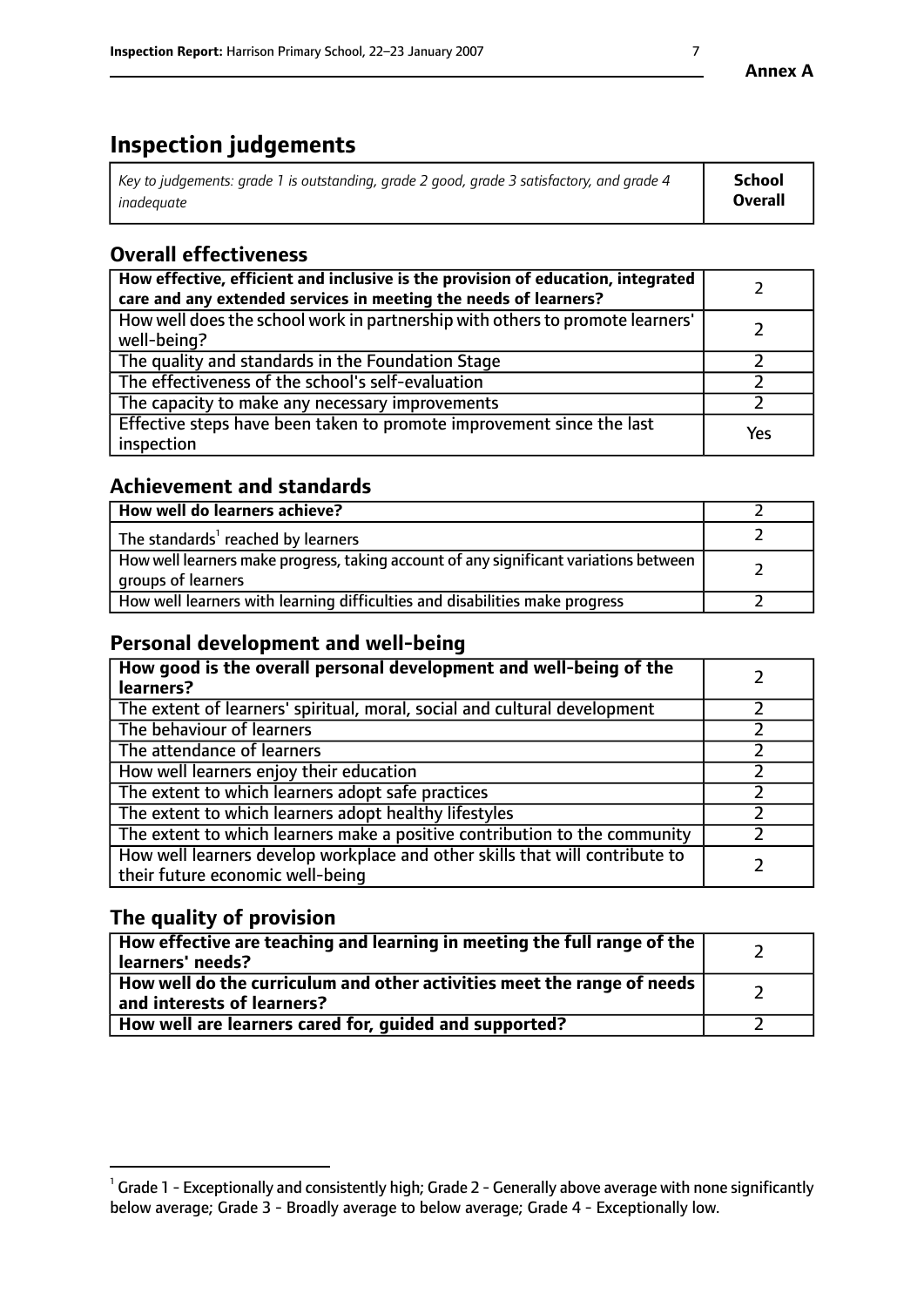#### **Annex A**

# **Leadership and management**

| How effective are leadership and management in raising achievement<br>and supporting all learners?                                              |           |
|-------------------------------------------------------------------------------------------------------------------------------------------------|-----------|
| How effectively leaders and managers at all levels set clear direction leading<br>to improvement and promote high quality of care and education |           |
| How effectively performance is monitored, evaluated and improved to meet<br>challenging targets                                                 |           |
| How well equality of opportunity is promoted and discrimination tackled so<br>that all learners achieve as well as they can                     |           |
| How effectively and efficiently resources, including staff, are deployed to<br>achieve value for money                                          |           |
| The extent to which governors and other supervisory boards discharge their<br>responsibilities                                                  |           |
| Do procedures for safequarding learners meet current government<br>requirements?                                                                | Yes       |
| Does this school require special measures?                                                                                                      | <b>No</b> |
| Does this school require a notice to improve?                                                                                                   | <b>No</b> |